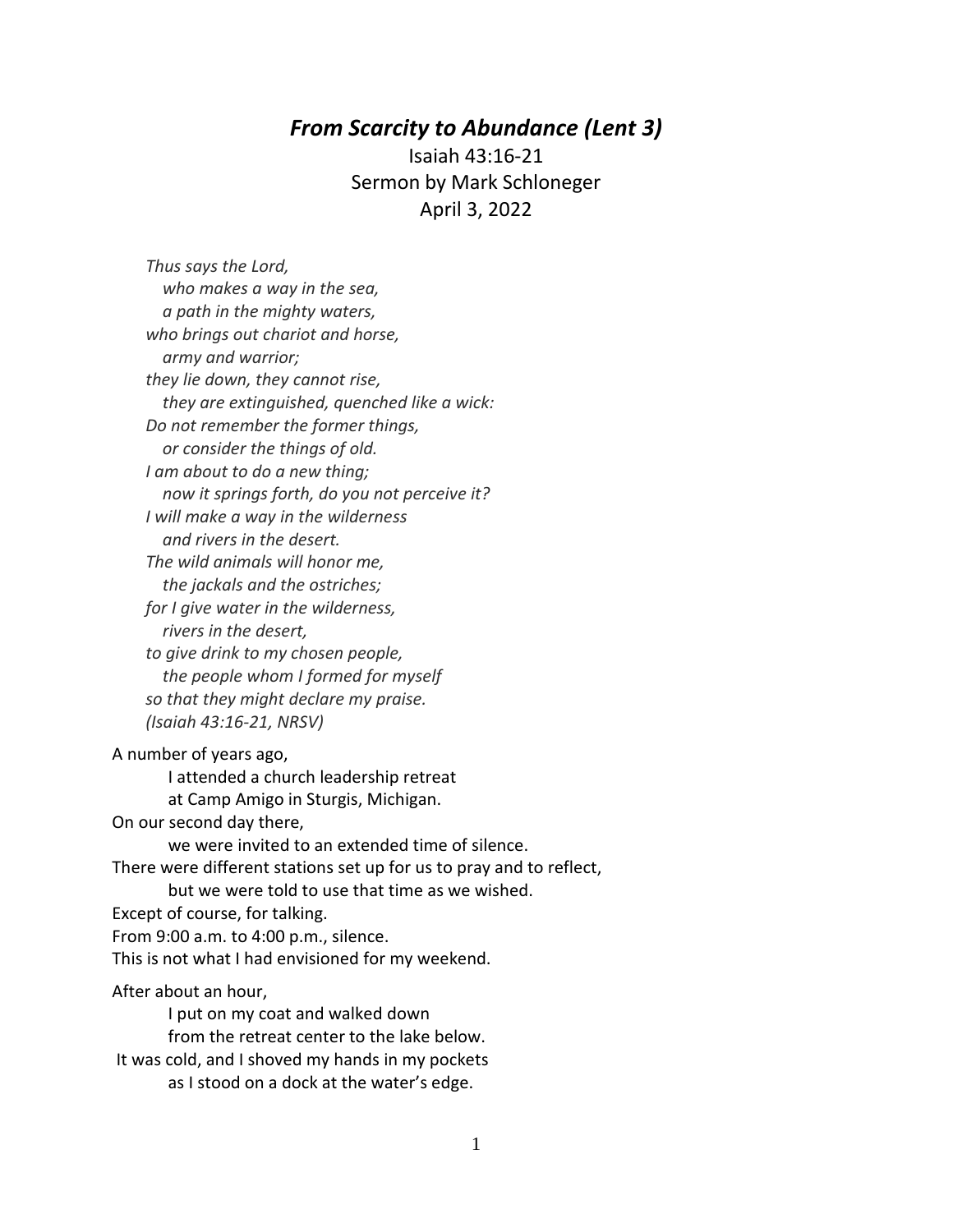I casually glanced into the water.

and I saw only the muck of decaying leaves.

Now, I'm going to be vulnerable with you.

I'm going to reveal to you one of my character traits

that just might maybe seem a little bit compulsive.

Possibly. Here it is.

I tend to make little games for myself,

little tasks that I have to accomplish

before moving on to something else.

It's all stupid stuff.

Like not leaving a basketball court until I've swished my last shot.

I've done that for as long as I can remember.

Or not continuing on a walk

until I've hit a certain tree with a walnut or snowball --

I will keep trying until I hit it (or until Sarah tells me that I hit it).

(It's safe to say that I did not woo Sarah with this particular trait).

Well, on that dock, staring into the water, I thought,

"I'm not leaving this spot until I see something alive."

It was just a fleeting, frivolous thought -- not a blood vow --

but I began looking for life in the muck.

As I did so, I made three simple rules.

First, I had to stand in the same spot --

I couldn't move somewhere else that seemed more promising.

Second, I had to see an actual creature in the water.

Not a plant. Not bubbles.

A fish, a bug, a frog, a creature.

Finally, I could only observe.

I couldn't throw or put anything in the water

to scare or lure something out of hiding.

Clearly, that would be cheating.

I stood there, searching the water for life.

And there was nothing.

Absolutely nothing.

And again, I can't explain it, but my silly little vow

quickly became something more significant

than a basketball shot or a thrown walnut.

Probably because of the things that I was going through at that time,

it was as if I *needed* to see something alive.

There had to be, right? Don't lakes teem with life?

In silence, I stood in that spot for two and half hours.

Where is the God of life when all is still, silent, and stagnant? Where is the God of creation and liberation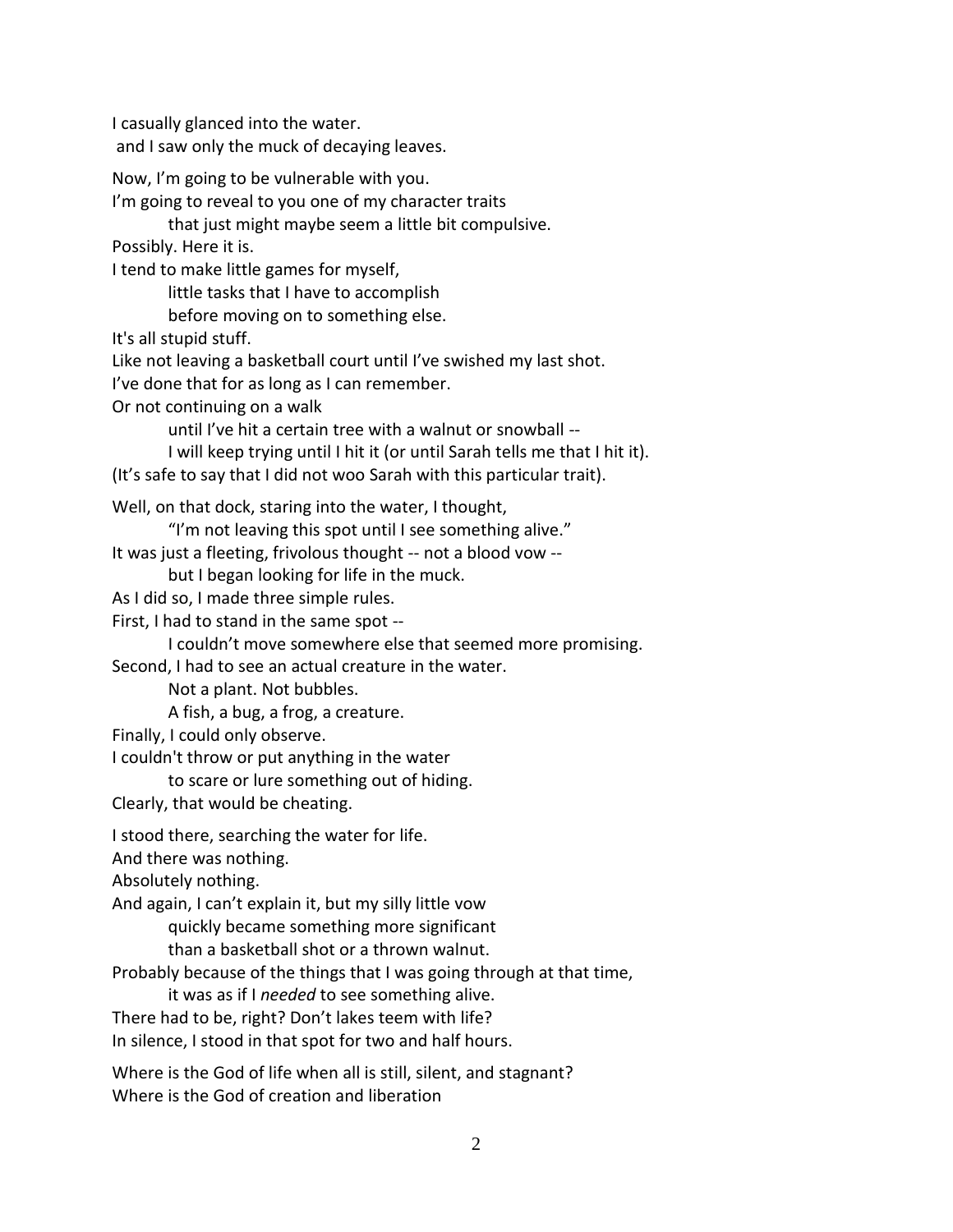when we find ourselves in the pit of our own existence caught in an endless loop leading to despair?

Wake, work, wait for sleep.

Same obstacles, same pain, same fears, same worries, same routine. Same stuff different day,

reaching for, praying for, expending and earning

the scarce resources to sustain our existence.

Nothing new in the unmoving water.

According to the best evidence,

the words before us from Isaiah

were written after Jerusalem was destroyed by the Babylonians. The temple was lying in ruins,

the most prominent Jews had been carried off to Babylon as exiles.

When they heard these words, the people of Judah dwelled as captives and exiles along the banks of the Euphrates

in a land of strange gods named Marduk and Nebo.

These were people who had questions.

Where is the God of life when all is still, silent, and stagnant?

Where is the God of creation and liberation

when we find ourselves in the pit of our own existence caught in an endless loop leading to despair?

The Babylonian Empire was like all empires.

In empires, the privileged few rule the majority

who dwell in marginal spaces, subjugated territories.

Empires set out to transform the cultures of the conquered

by systematically penetrating and dominating those cultures.

Art, literature, and religious symbols play a role in this domination,

but one of the primary tools is education. $1$ 

One of the most challenging difficulties facing those exiles in Babylon, then,

was the continuing enculturation of themselves and their children

into Babylonian beliefs, customs, and religion.

They did not have the temples, the worship spaces, the land

to help them educate their children, to observe the rituals, to pass on the faith.

Now, one way that subjugated peoples attempt to maintain their identity

is to tell and retell their story

by practicing the traditions of the past.

And here comes Isaiah,

 $\overline{a}$ 

 $<sup>1</sup>$  "Judah under the Neo-Babylonian Empire." Israel and Empire: A Postcolonial History of Israel and Early Judaism.</sup> Perdue, Leo G., and Warren Carter, Baker, Coleman A., eds. London: Bloomsbury T&T Clark, 2015. 69–106. Bloomsbury Collections. Web. 2 Apr. 2022. . Downloaded from Bloomsbury Collections, [www.bloomsburycollections.com,](http://www.bloomsburycollections.com/) 2 April 2022, 15:00 UTC.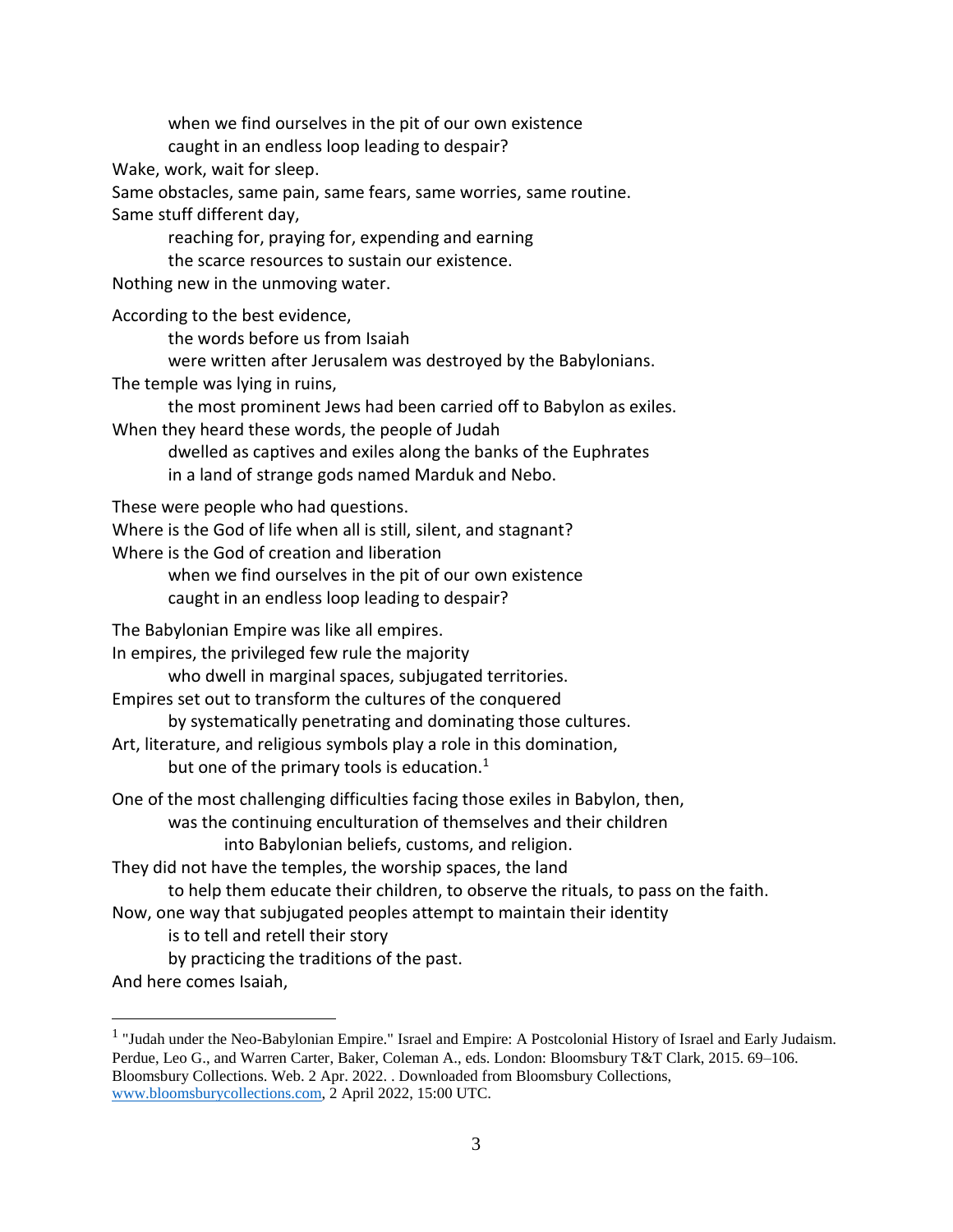alluding to the story that everyone was grasping to remember: Thus says the Lord, God says through Isaiah, you know, the One who makes a way through the waters, the One who causes the chariots and horses, the armies and the warriors to lie down, to be extinguished like a wick. You know, the God of the Exodus from which your very identity comes, that One says, forget all that -- *Do not remember the former things, or consider the things of old. [*Because] *I am about to do a new thing; now it springs forth, do you not perceive it?* And then, Isaiah goes on to tell those exiles that this new thing that God will do looks very much like what God already has done and just told them to forget: making a way in the wilderness, giving them water to drink, protecting them from threats like wild animals, and nourishing them in the desert. I take this all to mean that those exiles should know that the story that God has invited them into is not to be held like a relic from the past  $$ they should forget it if that's how they're holding it. No, the story that is central to their identity will continue through them wherever they are found, and whatever circumstances they find themselves in. The God of the Exodus who liberated the Israelite slaves from the Egyptian Empire is the God of the Exodus who will liberate the exiles from the Babylonian Empire. An hour passed as I stood at that dock. The bell rang calling us in for brunch, but I wasn't ready to give up. Not yet. A chipmunk chattered close my feet. A moth darted away from me. A hawk circled over my head. From the water's reflection, I followed leaves fluttering down from the trees behind me until they entered the water, becoming one with themselves.

I saw many things.

But in the water, beneath and above the surface,

I saw nothing.

Nothing moving. Nothing alive.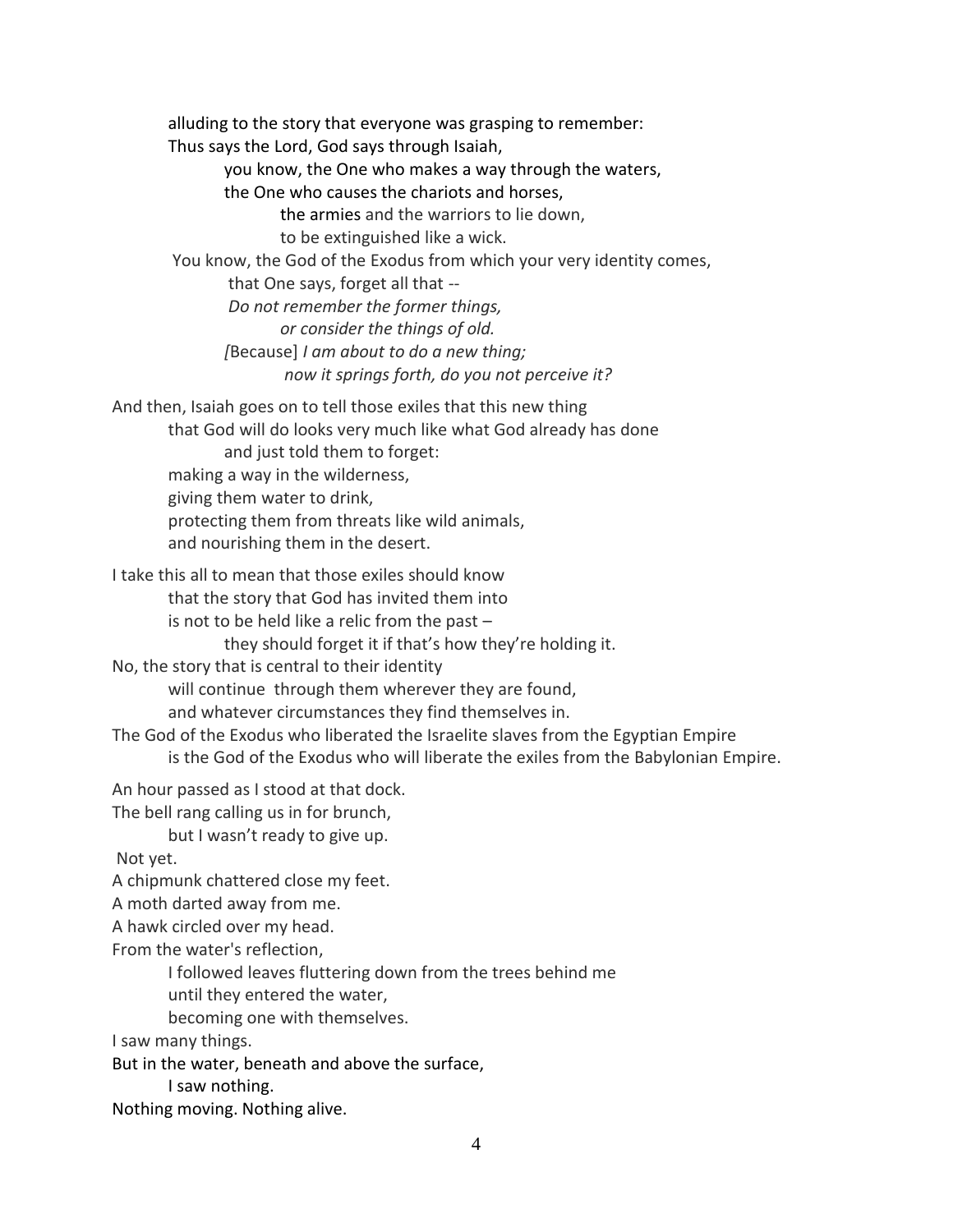No waterbug skittering across the surface. No turtle coming up for air. Nothing.

You know, if you turn just a few chapters forward in Isaiah,

a few chapters past the prophecy that we've just read together - the promise that God was about to do a new thing - you get this (from Isaiah 63, beginning with verse 11):

*Where is the one who brought them up out of the sea with the shepherds of his flock? Where is the one who put within them his holy spirit, who caused his glorious arm to march at the right hand of Moses, who divided the waters before them to make for himself an everlasting name, who led them through the depths?*

My feet were freezing.

My nose was running.

I was tired standing.

I thought about breaking one of my rules.

If I just went over there, I thought,

I'm sure I could find something.

I tried convincing myself that a fish-shaped object was actually a fish when I knew it was a stick.

Or maybe I would get mystical --

perhaps the image that I saw of myself in the water's reflection was actually the life that I was searching for?

Deep thoughts, by Mark Schloneger.

But I couldn't convince myself to do any of those things. I might quit, I might fail, but I would not cop out. I needed to see something alive. There had to be life here, but where was it?

Where is the God of life when all is still, silent, and stagnant? Where is the God of creation and liberation

when we find ourselves in the pit of our own existence caught in an endless loop leading to despair?

*How do we hope for something new to come?*

In his letter to the Philippians, in chapter 3 the Apostle Paul describes himself as privileged, as least when it came to his place in Israel --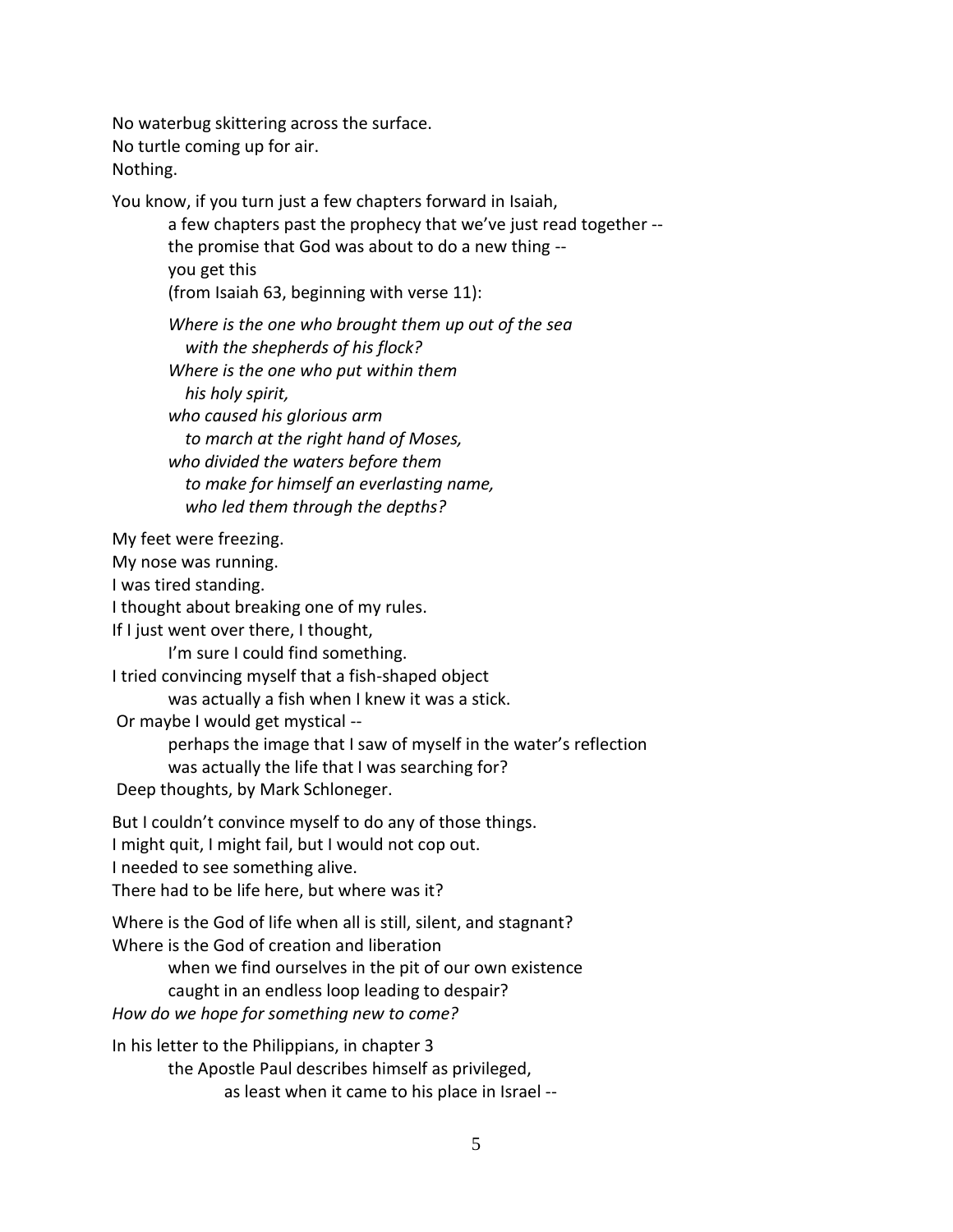a member of the tribe of Benjamin,

a Hebrew born of Hebrews,

a Pharisee in following the law,

a persecutor of the church in his zeal,

blameless, as far as righteousness under the law.

But Paul writes that he gave up all of those things,

considers them to be rubbish

now that he has found Christ Jesus and has been found by him.

He goes on to say that he wants to be like Christ,

sharing in his sufferings, his death, and his resurrection.

## Verses 13 and 14:

*Not that I have already obtained this or have already reached the goal; but I press on to make it my own, because Christ Jesus has made me his own. Beloved, I do not consider that I have made it my own; but this one thing I do: forgetting what lies behind and straining forward to what lies ahead, I press on toward the goal for the prize of the heavenly call of God in Christ Jesus.* (Philippians 3:13-14. NRSV)

## Forgetting what lies behind.

Pressing toward the new thing,

the call of God in Christ Jesus.

This is our common journey, together,

and sometimes it feels like one step forward and two steps back.

The story that God has invited us into through Jesus

is not a relic of the past.

It's a story that continues through us.

The God of the Exodus who liberated the Israelite slaves from the Egyptian Empire is the God of the Exodus who liberated the exiles from the Babylonian Empire,

and is the God of the Exodus that will liberate you

from whatever empire or system that dominates you and holds others captive,

*freeing us, together, to know Christ and the power of his resurrection.*

The Season of Lent reminds us all that our sin is no frivolous matter.

Our sin cannot be scrubbed away and erased

without our turning to face the awful symbol of our sin.

God makes us face ourselves before we can experience his salvation. See, on the cross, lifted up,

the consequence of your turning away from God,

betraying your own humanity.

See, on the cross, lifted up, God's beloved Son loving God's beloved children.

See, on the cross, lifted up, the one thing that can lift you up.

See, on this cross, lifted up, God's sign

that you are a beloved child of God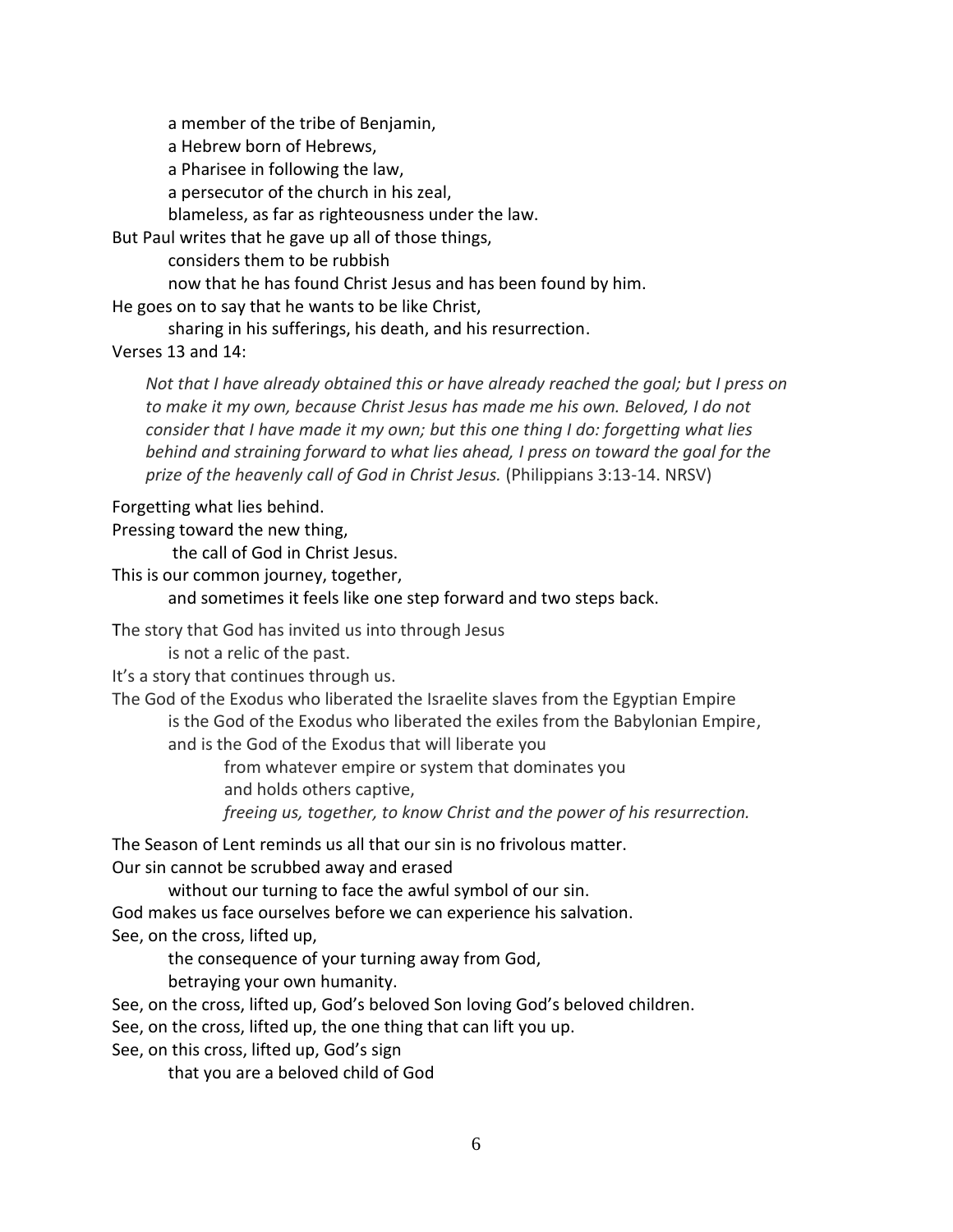and that all will be well. and that all is forgiven.

Because Somebody – the One who created you –

will lift you up out of the stagnant lifeless pit to something new.

A new life, an abundant life, a generous life,

a life overflowing with the fragrance of precious perfume leaving the former things behind, pressing on to live the story that God has already written and continues to write in us.

I learned something from that time on the dock, and I offer it to you.

I call it the spiritual discipline of standing in one place,

but I think it's really a journey, a Lenten journey.

It means peering into the darkness, the muck, the pit.

and, in the name of Jesus, calling for signs of life

from the most unlikely places and from the most unlikely people, from within you.

Sometimes, it means leaving those places where life cannot be found.

Sometimes, it means staying until you find it.

May God gives us the wisdom to know when to do both.

Oh, and I saw a fish.

It could have been a tadpole,

but the point is that I saw a fish-like creature.

It was definitely in the water before me.

It was definitely alive.

And I definitely saw it.

I don't have the words to express my joy in that moment.

It was a precious gift.

It was translucent brown, skinny, and a little over an inch long.

There may have even been others, but honestly,

I didn't stick around long enough to look.

It took me two and half hours, but I found life in a place that I thought was left for the dead.

The thing is, it was always there.

I just stuck around long enough to see it.

I close with the words of Rosemary Freeney Harding,

a Goshen College graduate and a teacher, social worker, and civil rights leader along with her husband Vincent Harding,

*There is no scarcity.* 

*There is no shortage.* 

*No lack of love, of compassion, of joy in the world.* 

*There is enough.* 

*There is more than enough.*